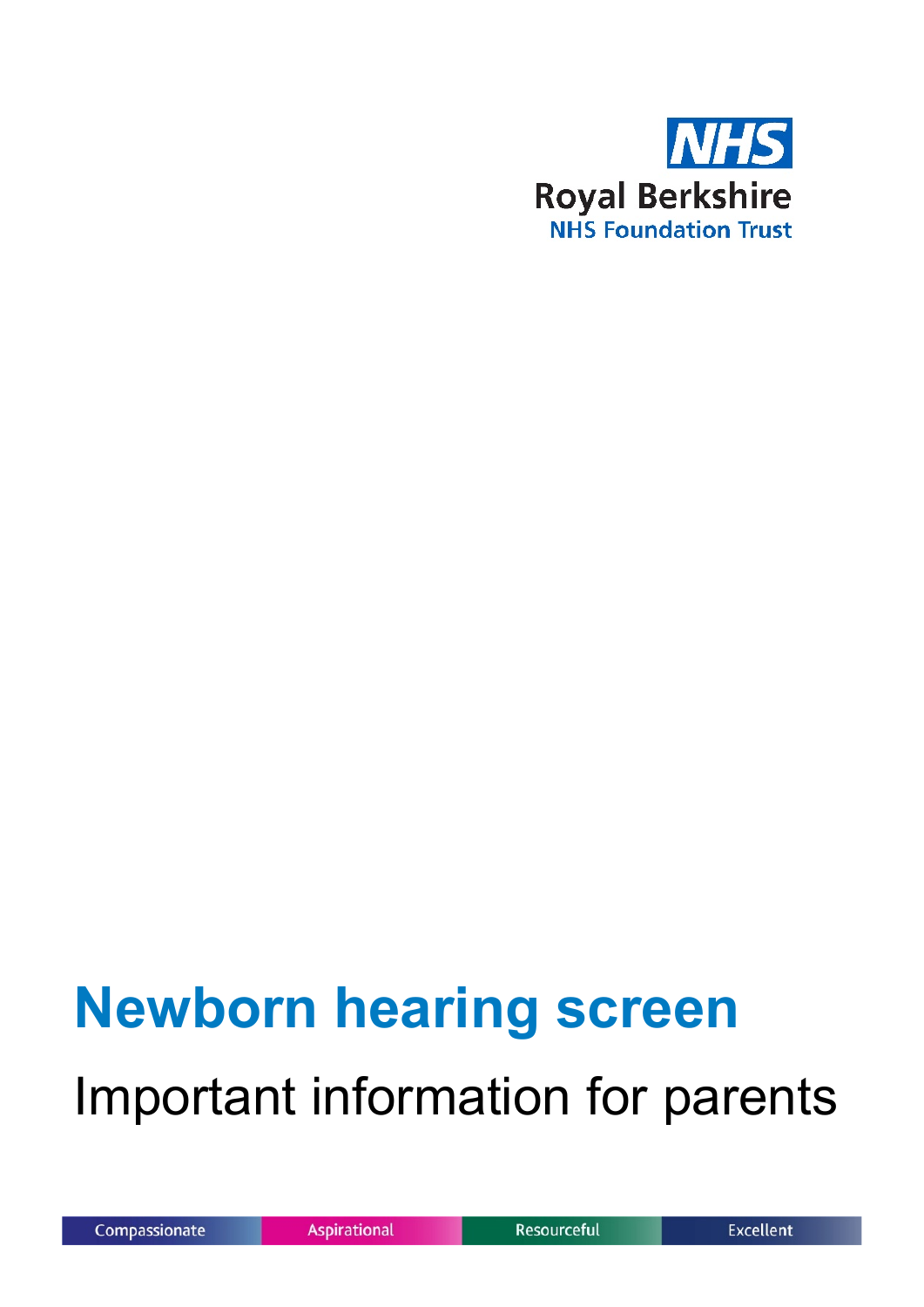**We are able to offer your baby an appointment for their newborn hearing screen and would like to provide you with the following information.**

#### **Why is it important to attend?**

The hearing screen and any further audiology assessments are **time critical** because the tests are difficult to perform on older babies. Ideally the screen should be **completed by 3 months** (12 weeks) of age with audiology assessment, if required, being undertaken within 4 weeks of the screen completion. It is not possible for us, unless for exceptional reasons, to screen your baby after 3 months of age.

### **We know that:**

- 1-2 babies in every 1000 are born with permanent hearing loss in one or both ears
- this increases to 1 in 100 babies who have spent more than 48 hours in a neonatal intensive care unit
- about 1 in 15 babies tested at the audiology clinic have a permanent hearing loss in one or both ears
- 90% of babies with a hearing loss are born to families with no history of deafness

Finding a hearing loss early gives babies a better chance of developing language, speech and communication skills, as well as making sure their families receive the support they need.

We want to emphasise the importance of attending any appointments you are offered. Please remember, that if you consent to the screen and your baby needs to be referred to Audiology, you should be prepared to attend this appointment as soon as it is offered.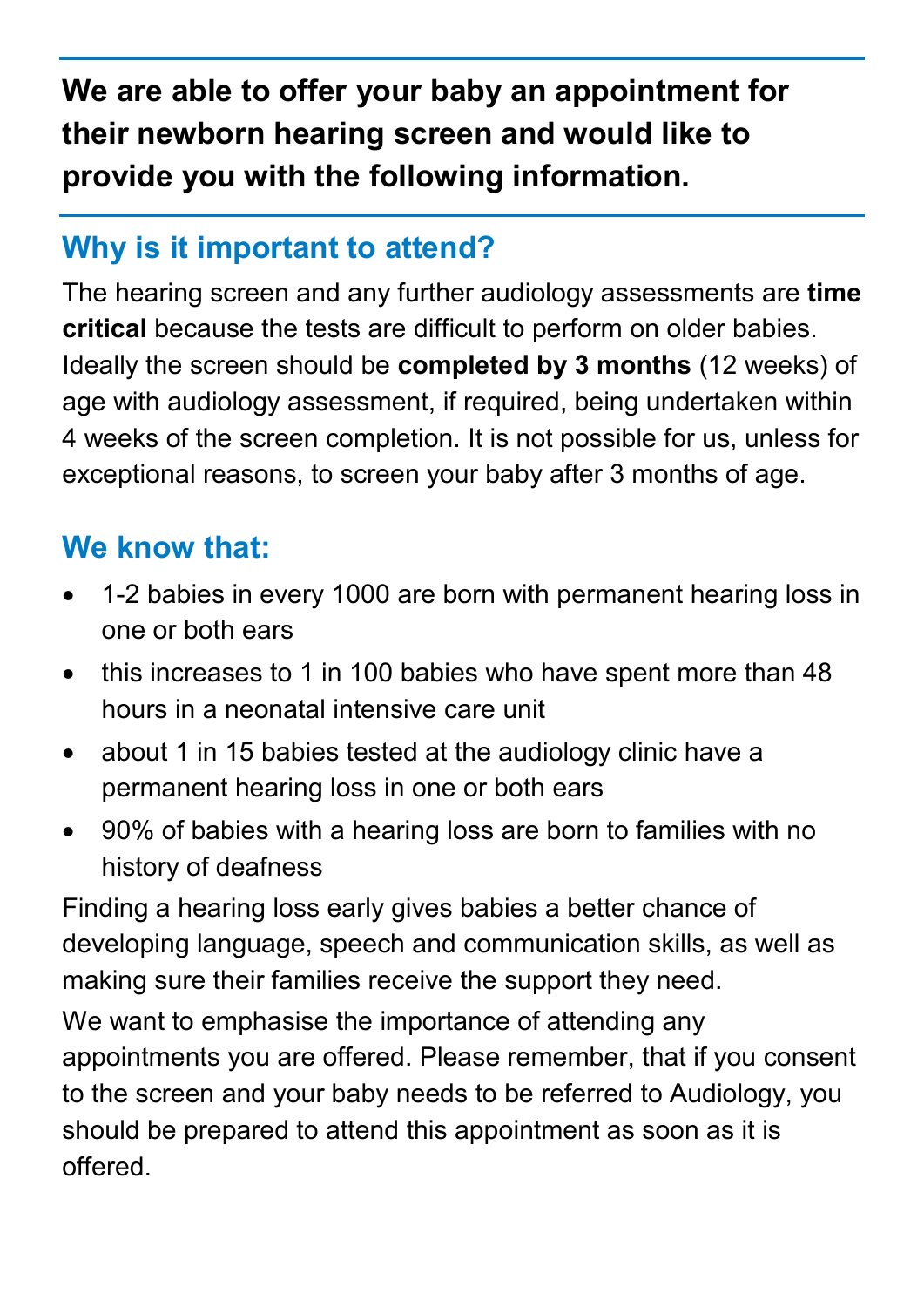We can assure you that our newborn hearing screening service and Audiology Department will be providing a safe environment to complete the test, so you should not be put off attending.

## **Appointment attendance information**

- 1. We will phone or text you a day or two before the appointment to:
	- a. make sure that you can attend
	- b. ask you about risk factors associated with hearing loss
	- c. check that you and your household remain well and are not self-isolating
- 2. On the day of your baby's appointment, if you or a member of your household are experiencing COVID-19 symptoms, please ring **0118 322 7556** to let us know
- 3. To allow for social distancing only one adult will be able bring the baby into the clinic room during the screening
- 4. When you come to the hospital entrance, your temperature maybe taken and you should bring a mask to wear
- 5. Hand sanitiser will be available and you will be asked to cleanse your hands when you arrive
- 6. We will be observing social-distancing and marking furniture and floors where possible to make this easier
- 7. Where we cannot be 2 meters distant (for example, when we need to be close to the baby's ear), we will be keeping close contact to a minimum as well as wearing PPE
- 8. We will wipe down surfaces, furniture, door handles and equipment at the start and end of each clinic and between babies
- 9. Please bring your baby in their car seat or pram and bring any changing and feeding items with you
- 10.Your baby needs to be settled, preferably asleep for the screen to be completed